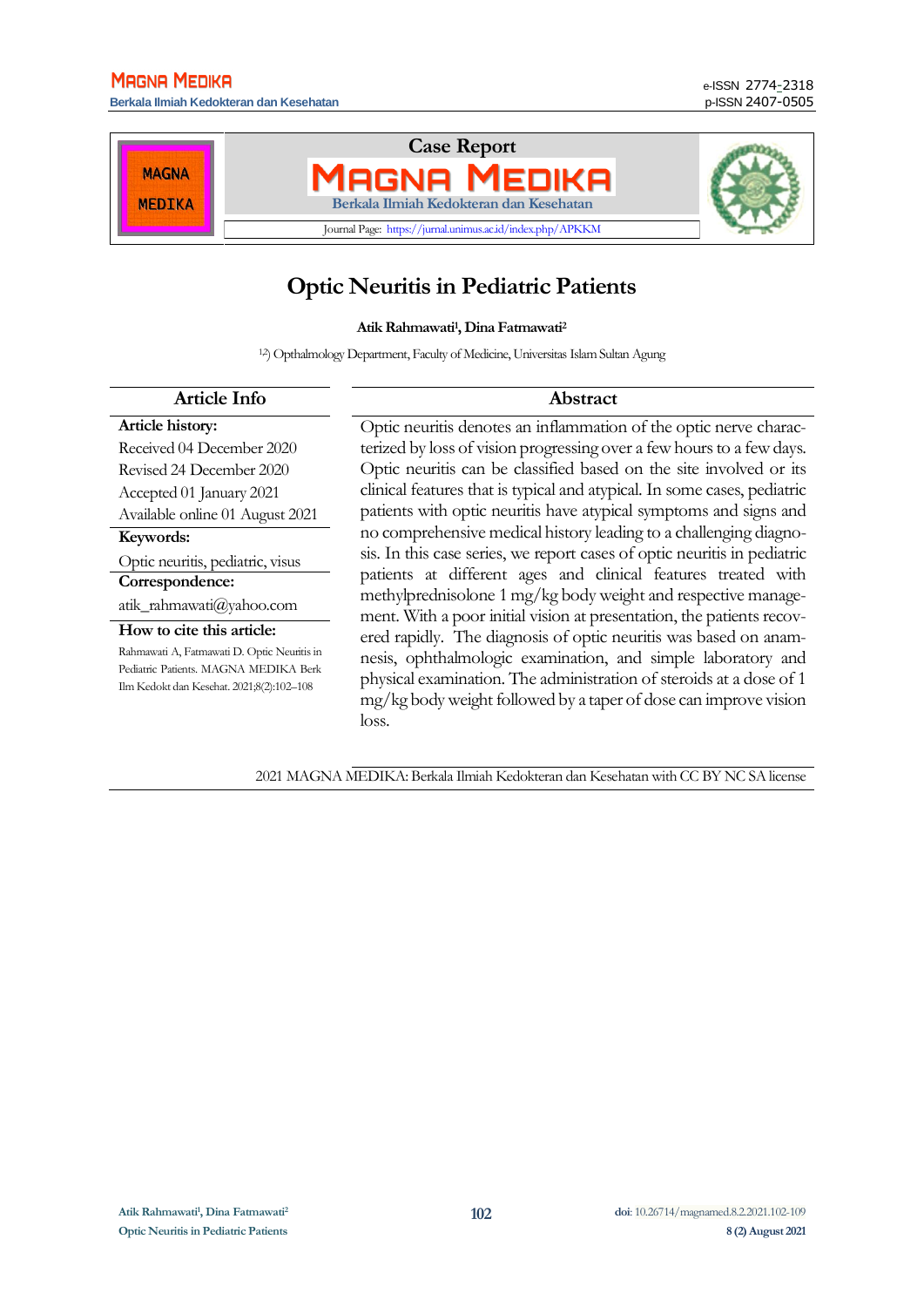# **INTRODUCTION**

Optic neuritis (ON) is an inflammation of the optic nerve characterized by vision loss typically develops over hours or days, accompanied by central or altitudinal visual field defects, dyschromatopsia, especially red color, and periorbital pain on eye movement. Relative Afferent Pupillary Defect (RAPD) is likely except in bilateral and symmetric  $cases$ <sup>1,2,3</sup>. Based on the location of the optic nerve involved, the optic neuritis can be categorized as 1. retrobulbar neuritis (2/3 cases) with usual optic disc features, 2. papillitis characterized by hyperemia and optic disc edema, 3. perineuritis involving the optic nerve sheath and neuroretinitis with optic disc edema and macular exudate. In addition, based on its clinical features, optic neuritis is categorized as atypical and typical, which is present without other systemic disease manifestations, including isolated clinical syndromes or diseases associated with systemic demyelination such as multiple sclerosis (MS), acute disseminated encephalomyelitis (ADEM), and neuromyelitis optica (NMO or Devic's disease). Optic neuritis is associated with a viral infection, retinal vasculitis, autoimmune diseases, systemic lupus erythema-tosus (SLE), granulomatous disease, and post-vaccination immune responses  $1, 4$ .

Optic neuritis generally affects young adults, especially female<sup>1</sup>. Pediatric optic neuritis is less common than adults optic neuritis **(**10 percent of the adult rate) with different clinical features and causes. The comprehensive history of the disease and the onset of symptoms are more difficult to obtain in children. It may only be accidentally detected when the child closes one or after the two eyes are involved. Symptoms of periorbital pain or pain on eye movement are also inconsistent <sup>2,3</sup>.

There have been few reports on retrobulbar neuritis cases in Indonesia, especially in children. It is essential to recognize, provide therapy and evaluate the possible causes that will affect the child's vision and future health. In this retrospective case series, the medical records studies of three pediatric ON patients treated at an ophthalmology clinic were reviewed.

# **CASE PRESENTATION**

This case series included two patients with bilateral ON and one patient with unilateral ON accompanied by edema of the optic disc. All three patients were female. Age at ON diagnosis was 7, 8, and 9 years**.** Vision at arrival was inferior with hand movement and close finger counting. However, final visual acuity (VA) recovered by 20/20 at two weeks to 6 weeks of follow-up. The most extended follow-up in this case in the second case was ten weeks.

## **Case 1**

A nine-year-old girl (D) presented to the eye clinic with the main complaint of a blurred vision in the left that had started one week period accompanied by headaches after experiencing the last common cold-like symptoms. She was not taking any prescription medication. Two days prior to her first visit, her teacher told her parents that the child was writing in large letters and admitted to having blurred vision. Alloanamnesis showed no history of similar pain, trauma, red-eye, or wearing glasses. She had a history of normal spontaneous childbirth at term with average birth weight and normal body and vision development.

Her general state of health was good. She presented with an uncorrected VA of 20/25 in the right eye, while the left eye only recognizes hand movement (1/300). The anterior and posterior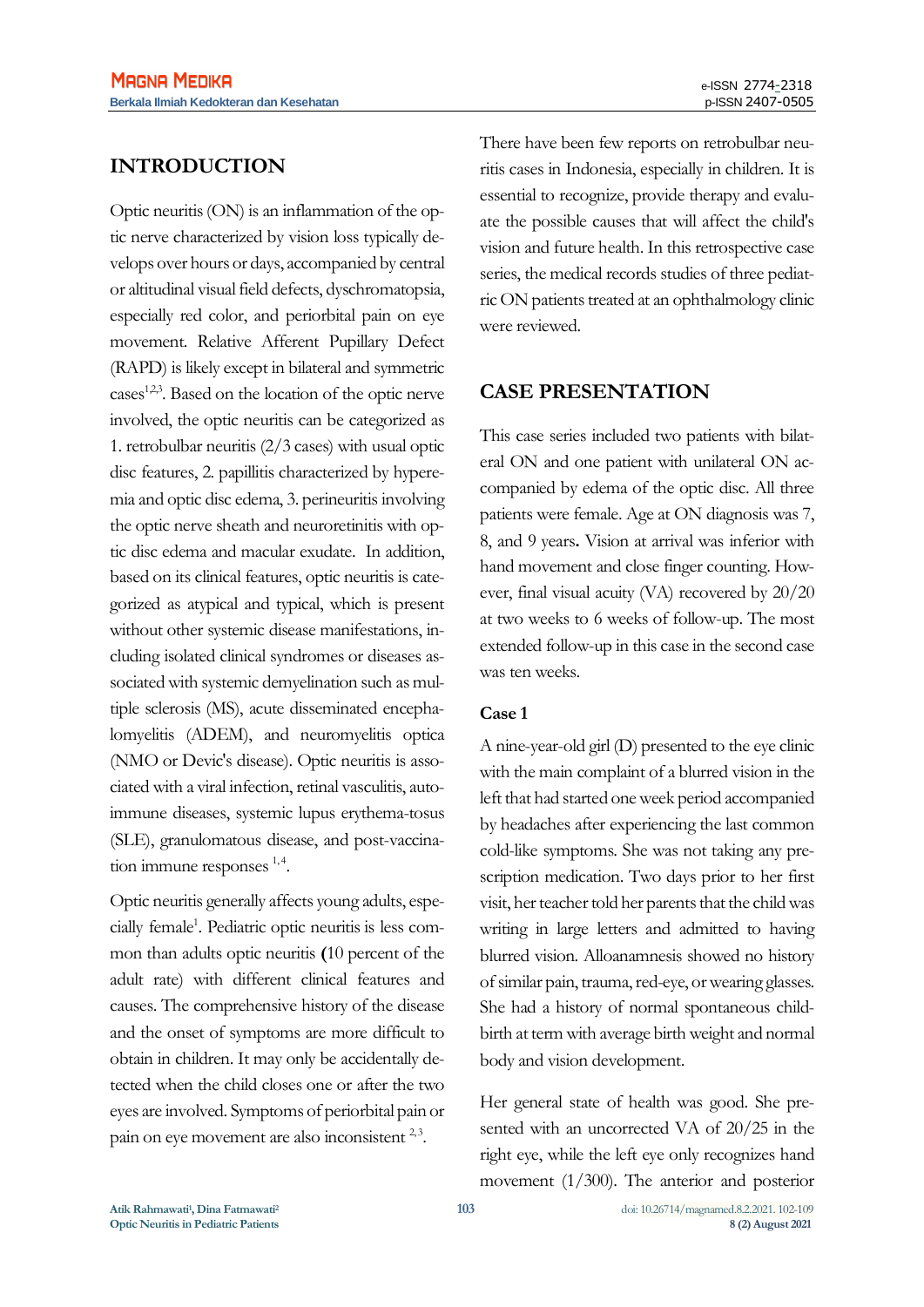segments of the eyes were within normal limits, but slightly slowed pupillary reflex at the left eye. There were normal intraocular pressure, orthophoria, normal eye movement, and pain on eye movement was denied. Objective refraction with autorefraction were S-1, 50 C-0.50 ax 10 in the right eye and  $S+1.00$ , C-1.75 ax 163 in the left eye. There was no color blindness in the right eye, and the left eye could not be assessed. The results of routine blood laboratory tests and erytrocyte sedimentation rate (ESR) were within normal limit. The patient was diagnosed with right and left eyes retrobulbar optic neuritis and was given therapy with methylprednisolone 1 mg/kg body weight

and mecobalamin as an adjuvant. The patient was then referred to a pediatrician and was diagnosed with rhinosinusitis and was later given salbutamol and cetirizine therapy.

After three days of steroid therapy, the vision of her right eye improved to 20/20 and left eye to 20/60 pinhole 20/30. Others are within normal limits. She remained on Methylprednisolone 1 mg/kg BW for up to 2 weeks, followed by a tapering dose. After four weeks of follow-up, uncorrected visual acuity was 20/20 in her right eye and 20/25 in the left eye.



Figure 1. A, B - Colour Fundus Photos - Right and left eyes, respectively, showing posterior segment within normal limit on right  $(A)$  and left eyes  $(B)$ 

#### **Case 2**

An 8-years-old girl (S) presented to the eye clinic with the chief complaint of 8-days blurred vision in the right eye accompanied by a mild headache. She was referred from another ophthalmologist with diagnosis uveitis after 1 week treatment with pills and eye drop without improvement. There was no history of similar sickness, trauma, inflamed eyes, or wearing eyeglasses, according to alloanamnesis. She had a history of normal, spontaneous, term births, with average birth weight

and normal body and vision development. She ruled out a fever, cough, and cold, as well as a sore throat and other illnesses. There was no recent immunization history.

The general condition of the children was good. The right eye vision recognizes only hand movement (1/300), while the left eye was 20/20 without any correction. The anterior and posterior segments of the eyeball were within normal limits, positive pupillary reflex, with RAPD on the right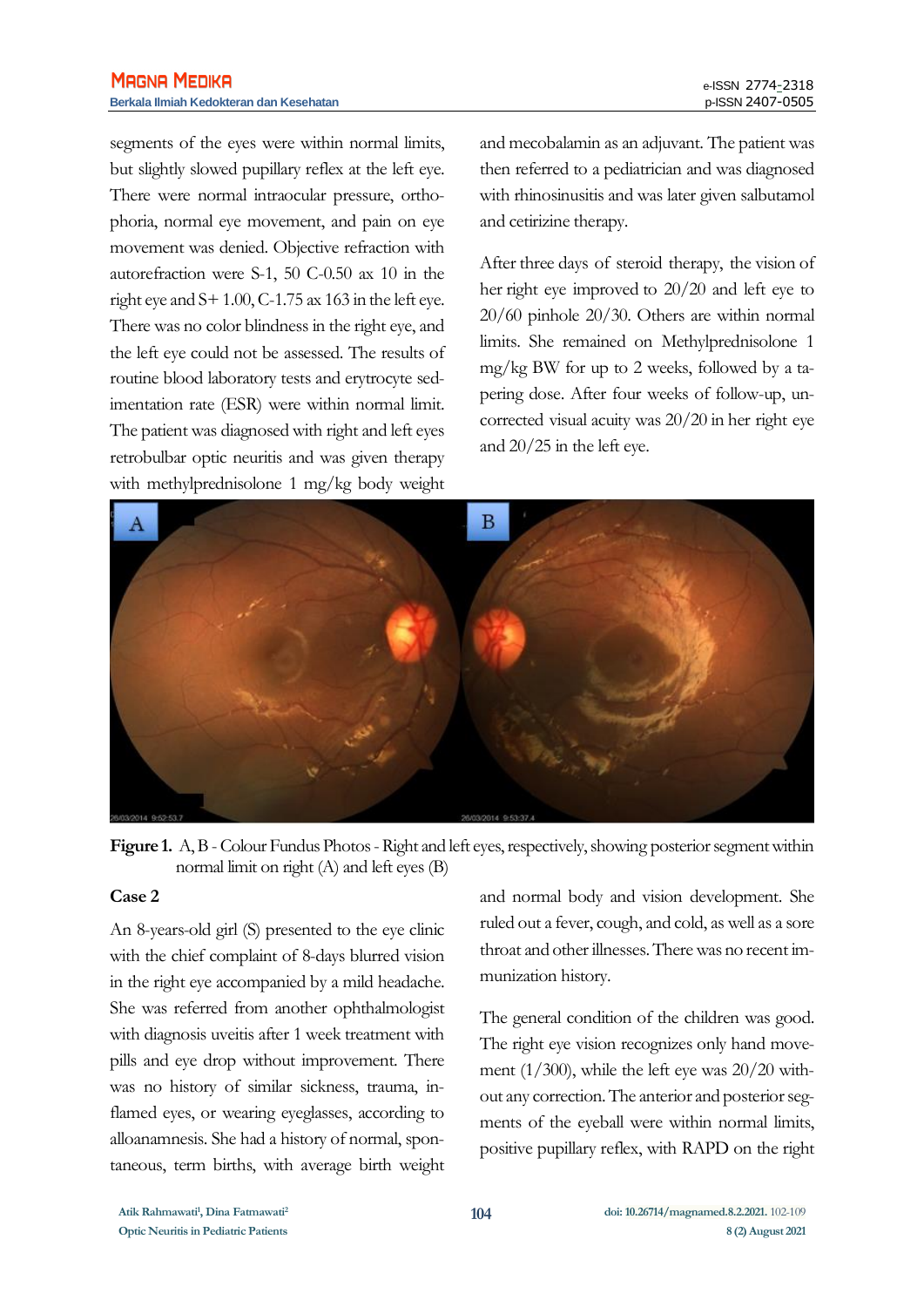eye. There were normal intraocular pressure, orthophoria, and normal eye movement. She negated pain on eye movement. Objective refraction with autorefraction were S-0.25 C-0.75 ax 40 on the right eye and S-0.75, C-0.25 ax 163 on the left eye. No color blindness in the left eye and right eye could not be assessed. The results of routine blood tests rate showed mild leukocytosis (12.20 thousand /ul), with mild lymphocytosis (61.8%), and an increase in erythrocyte sedimentation rate (ESR) 2(31mm/hour), but immunoserological markers inflammatory C-reactive protein (CRP) was negative. The patient was diagnosed with right eye retrobulbar optic neuritis and was consulted by a pediatrician for associated underlying disease tracking. Based on a routine urine test, the child was diagnosed with a urinary tract infection. She was given methylprednisolone 1 mg/kg body weight, mecobalamin 1x500 mg, and a pediatrician's management of urinary tract infections.

Follow-up on day 14 after administration of steroid therapy, the right eye vision remained hand movement. Methylprednisolone 1 mg/kg BW still given for another two weeks and then slowly tapered. At four-week follow-up, there was an improvement on right eye vision to 20/60. Methylprednisolone therapy was continued until the smallest dose, 4 mg per day. At six-week six follow up after administration of steroid therapy, the right eye vision improved to 20/25 with a correction of  $S + 0.50$  to 20/20 and 20/20 on the left eye. Methylprednisolone therapy was discontinued. On final follow-up of 10 weeks, visual acuity right and left eyes were 20/20 without correction, anterior and posterior segments within normal limits. The Ishihara test showed no color blindness. She subjectively feels her right eye was slightly less bright than the left eye.



**Figure 2.** Colour Fundus Photos - Right and left eyes, respectively, showing posterior segment within normal limit on right (A) and left eyes (B)

#### **Case 3**

A 7-year-old girl presented to the eye clinic with the chief complaint of a 2 -days blurred vision in

both eyes. She negated red eyes or pain. Alloanamnesis did not obtain a history of previous similar complaints, trauma, or wearing glasses. History of spontaneous birth of normal children at term with average birth weight and normal body and

**Atik Rahmawati<sup>1</sup>**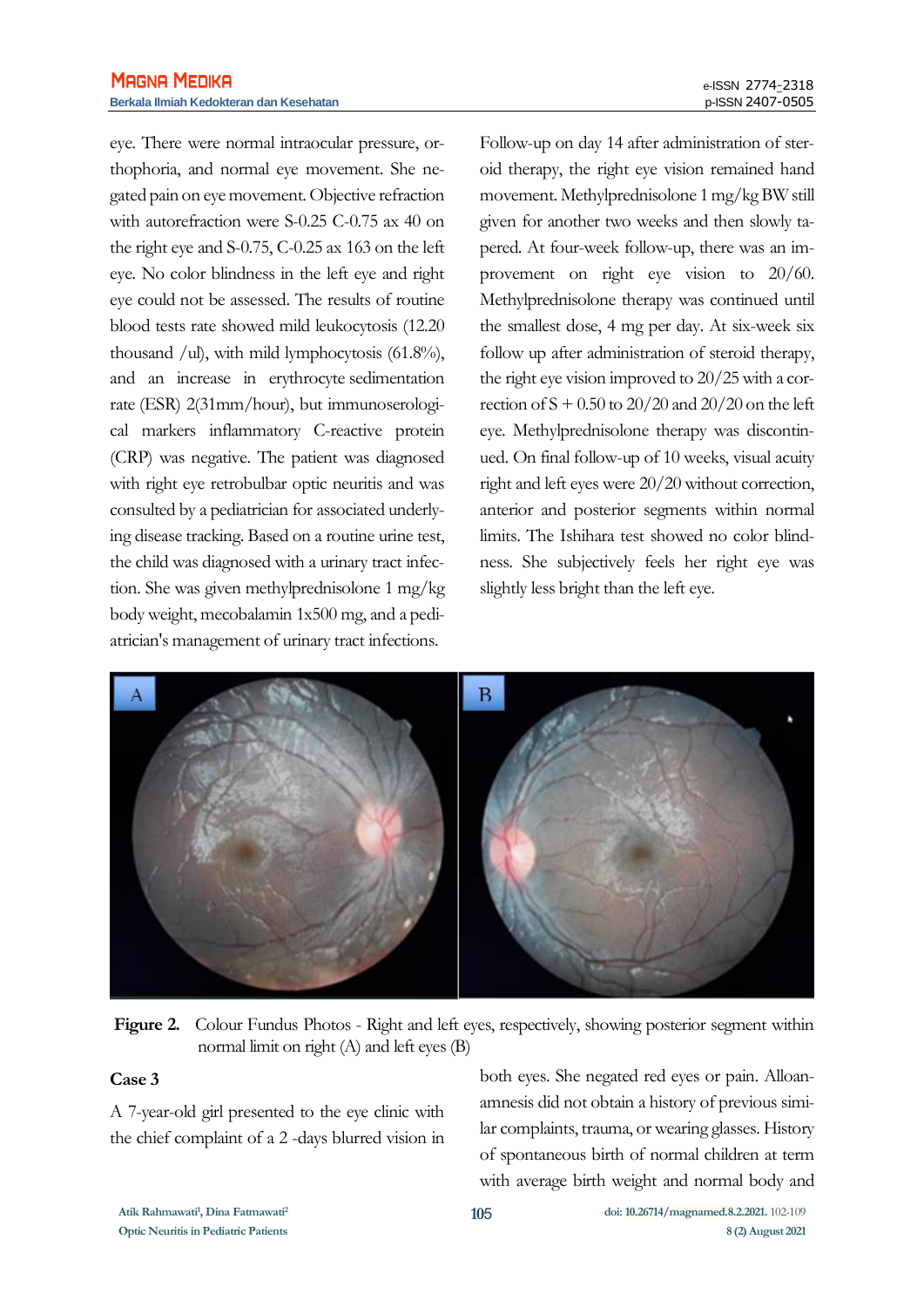vision development. Two months earlier, the child was hospitalized for fever in a different hospital for three days.

The general state of health of the children was good. The visual acuity of both eyes was closed counting fingers. The anterior segments of both eyes are within normal limits, the lens was clear, but slowed pupillary reflexes. The posterior segment shows swollen and hyperemic optic nerve disc at both eyes. There were normal intraocular pressure, orthophoria, and normal eye movement. She negated pain on eye movement. The routine blood laboratory tests showed a slight increase in the number of monocytes (7. 9 %) and erytrocyte sedimentation rate 2 (35mm /hour). Right and left eyes was diagnosed with papillitis. Methylprednisolone 1 mg/kg body weight and mecobalamin as an adjuvant. were given to her. For associated underlying disease tracing, the patient was referred to a pediatrician. After1 one week follow-up following administration of steroid therapy, her left eye vision improved to 20/120, but still close finger counting on the right eye. Methylprednisolone 1 mg/kg body weight was continued for up to 2 weeks. After the 2-week follow-up, there was an improvement on the right eye vision to 20/30 with a correction of S+0, 50 20/25 nbc, and 20/20 in left eye vision. Methylprednisolone therapy was continued with a gradually tapered over two weeks. The patient was advised for follow up two weeks later, but the patient did not show up again.



Figure 3. Colour Fundus Photos - Right and left eyes, respectively, showing swollen and hyperemic optic nerve disc on right (A) and left eyes (B).

# **DISCUSSION**

The diagnosis in all three cases was based on history and ophthalmological examination. Although it is challenging to determine the onset based on the history, a rapid vision deterioration without signs of inflammation in a cooperative children

can support the diagnosis of optic neuritis. The ophthalmological examination included poor and uncorrected visual acuity, which was consistent with no significant refractive error found. Although the pain on eye movement was negated, the patient complained of headaches which were often difficult to determine by children. RAPD is

**Atik Rahmawati<sup>1</sup> , Dina Fatmawati<sup>2</sup>**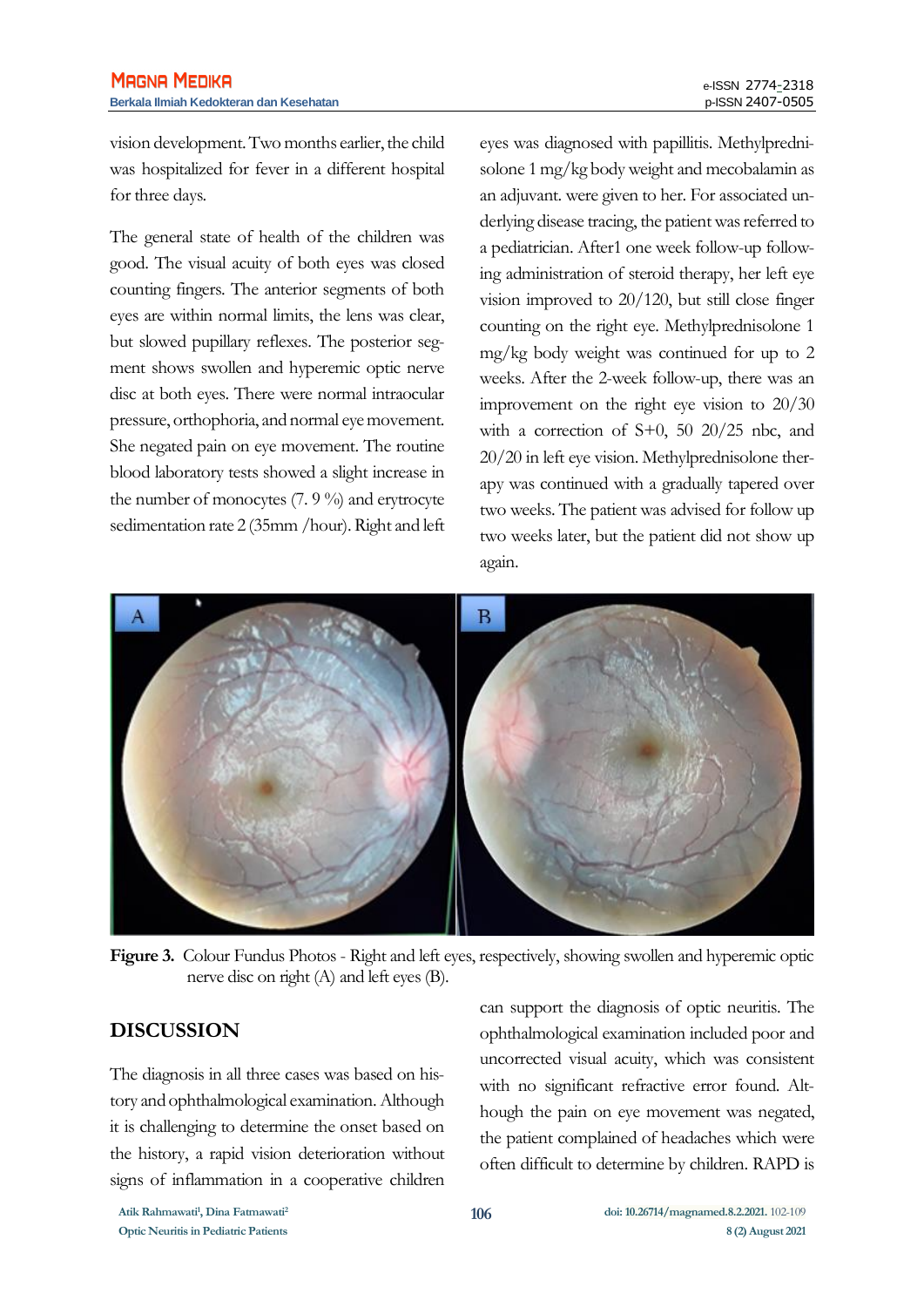an essential clue in unilateral cases, but pupillary abnormalities are difficult to detect in bilateral cases. The retinal funduscopy image of the disc edema supports the diagnosis of papillitis, whereas in retrobulbar cases, the optic nerve and retina may appear normal. The diagnosis of optic neuritis must also exclude other disc abnormalities and inflammatory features in the retina and other parts of the eye. Anamnesis and overall systemic examination are essential to assess the involvement of the nervous and systemic systems that support demyelination syndrome or atypical optic neuritis, which require different treatment.

The clinical features of pediatric optic neuritis differ from those of adult optic neuritis. In pediatric patients, optic neuritis is more familiar with optic disc edema than retrobulbar, and 90-95% are characterized by severe visual loss of less than 20/200. In children, an excellent visual recovery is more likely with a vision greater than 20/40, whereas visual field disturbances vary and may be challenging to determine in very young children<sup>2</sup>. A meta-analysis on isolated optic neuritis in children aged less than ten years showed that bilateral optic neuritis was more prevalent than unilateral, and vice versa in children over ten years of age<sup>5</sup>. A comparison of the clinical features of optic neuritis from 17 studies among various races around the world also reported by Zhou *et al.* (2016) showed a high rate of recovery of vision (more than 75%) and achieved vision  $\geq 20/40$  after follow-up ranging from of 1 year to 10 years, and cases of neuritis are more common in girls than boys. In addition, 50% of cases are bilateral and mostly accompanied by optic disc edema. The study by Zhou on a population of Chinese children also concluded that the patient's age at onset ≤10 years had a significantly better predictive value of vision recovery than older age, and the visual-optic prognosis of neuritis in children was

better than in adults. Gender, laterality, initial vision, optic disc edema, MRI images, and therapy did not affect the final visual outcome<sup>6</sup>. Despite the recovery, there may still be subtle changes in their vision. These changes can be in the form of decreased contrast sensitivity, brightness, stereopsis, a field of view, and color vision $1$ .

Simple physical and laboratory examinations to identify possible underlying and associated diseases help to diagnose and treat optic neuritis. An underlying cause of optic neuritis is also more common in pediatrics than in adults<sup>2</sup> Papillitis is more common after viral infection and infectious neuritis than demyelination, although it may also overlap. Children with postviral optic neuritis are generally bilateral and associated with severe visual loss<sup>1</sup>. A history of flu-like illness may precede the symptoms of blurred eyes. Thus, the diagnosis of optic neuritis is associated with post-infection and vaccination. It is also associated with sarcoidosis, syphilis, tuberculosis, varicella-zoster, Epstein-Barr virus, and therapy with etanercept or infliximab<sup>2</sup>. Viral infection can affect the meninges of the optic nerve or direct parenchyma or is a delayed immune response (postviral optic neuritis) which is generally bilateral with simultaneous onset<sup>1</sup>. Concerning MS, Epstein-Barr virus infection is a commonly associated risk factor, especially with symptoms that appear after childhood<sup>7</sup>.

In typical optic neuritis, improvement is seen within one month. No additional tests are needed to make a diagnosis. Nonetheless, ahead MRI is recommended both to exclude possible intracranial causes causing bilateral disc edema and white matter lesions associated with the risk of ADEM and MS, as well as the decision to use immunomodulating therapy<sup>1,2</sup>. Optic Neuritis Treatment Trial (ONTT) reported 50% of adult optic neuritis patients, especially those with lesions on MRI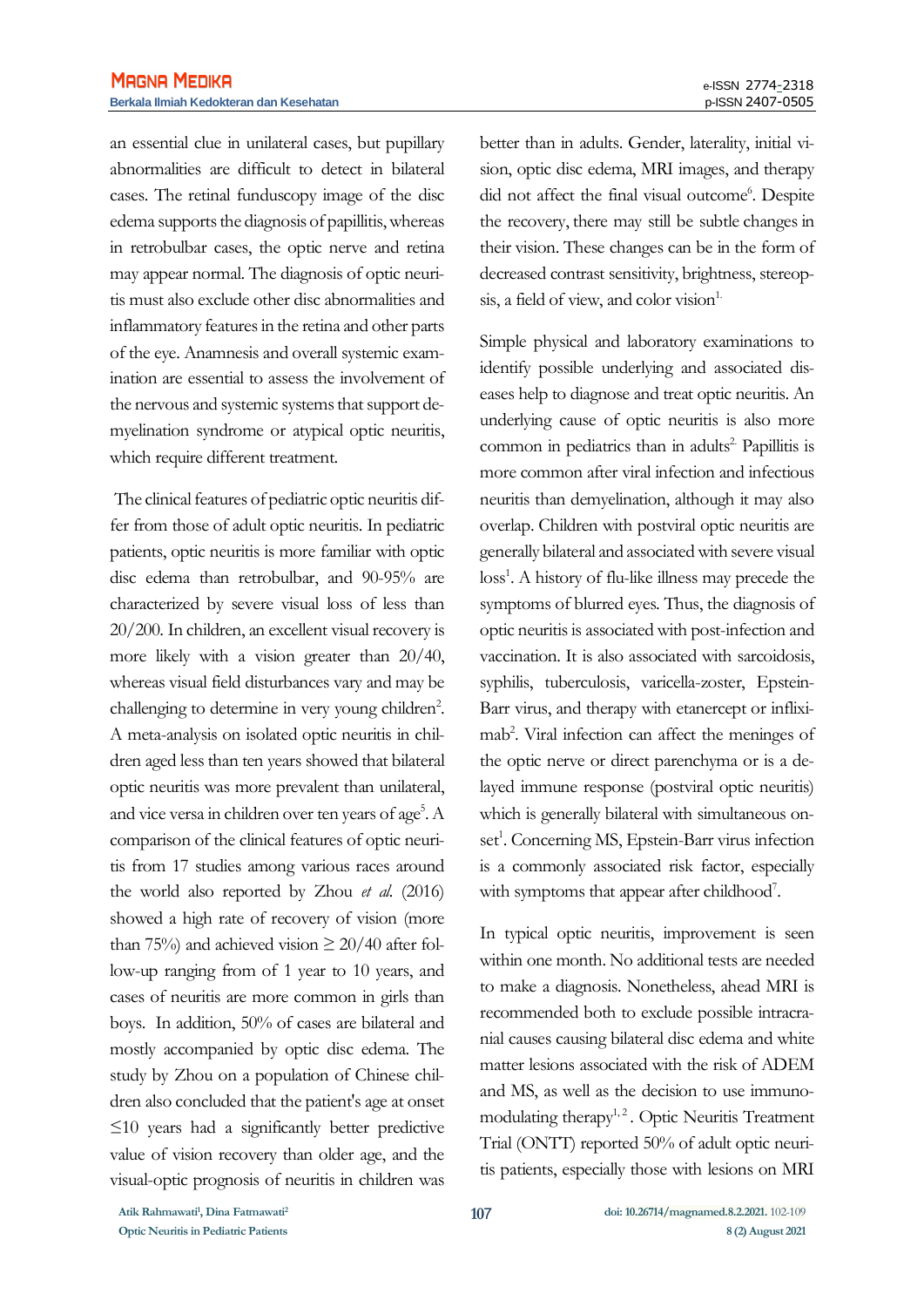# **MAGNA MEDIKA**

#### **Berkala Ilmiah Kedokteran dan Kesehatan** p-ISSN 2407-0505

develop multiple sclerosis (MS) after 15 years of follow-up. While in children, based on meta-analysis reported that only 19% developed MS after 6.3 years of follow-up. Children are at greater risk with increasing age and accompanied with early MRI abnormalities<sup>5</sup>.

The goal of therapy with steroids or immunomodulation is to reduce the number and severity of relapse and prevent further axonal loss and disability. Visual function improvement may occur in > 80% of untreated patients, stable for several months to 1 year despite possible long-term defects in visual function. The ONTT and several other studies found that the administration of high doses of intravenous corticosteroids effectively improves short-term vision, especially compared to oral steroids and placebo but not in the long term<sup>4</sup>. In adult optic neuritis patients, the ONTT recommends an administration of steroid injection of 250 mg every 6 hours for three days followed by an oral steroid dose of 1 mg/kgBW per day for the following 11 days. However, there is no standard therapy for pediatric neuritis. Thus, the administration of high doses of steroids for pediatrics remains controversial. Due to the possible loss of vision, intravenous methylprednisolone up to 30 mg/kg/day, a maximum of 1g for 3-5 days followed by oral administration with a gradual taper, is considered <sup>2,3.</sup> Although a study reported no difference in the outcome, the need for steroids for a longer duration of 2 weeks is not established. The study on the efficacy of neuritis therapy in the acute phase other than steroids such as plasma exchange and intravenous immunoglobulin has been still limited and showed contradictory findings<sup>3,4.</sup> The immunomodulation therapy in adult optic neuritis is beneficial in reducing recurrent morbidity and delaying progression from optic neuritis to  $MS<sup>1</sup>$ .

In all three reported cases, a methylprednisolone dose of 1 mg/kg BW per day resulted in a rapid recovery of vision. The management of these three cases was outpatient. Therefore, it is crucial to provide education for patients and parents to prevent a decrease in vision due to the Uhtoff's phenomenon, wich is a symptom of decrease in vision triggered by exercise or heat that is common in typical optic neuritis. Therefore, patients are advised to stay at home on hot days and drink cool drinks<sup>4</sup>. Recurrence can be occur in the same or different eyes. In adult optic neuritis, the recurrence rate is 28% and 35% at 5 and 10 years of follow-up, respectively<sup>4</sup>. In pediatric patients, 13-36% of patients with optic neuritis are diagnosed with MS shortly afterward, but recurrency was reported to be only  $5\%$ <sup>3</sup>.

# **CONCLUSION**

The diagnosis of optic neuritis can be made by anamnesis, ophthalmological examination, and simple investigations in children who are cooperative enough to explain complaints and following examination procedures. A rapid vision deterioration with no significant refractive error and supported by the clinical features commonly found in adult neuritis, can guide a diagnosis of optic neuritis in children. This study suggests that the course of steroids at a dose of 1mg per kg body that is tapered and management of the possible underlying risk factor improves visual acuity to achieve the BCVA of 20/25 in 2 to 6 weeks.

### **REFERENCES**

1. American Academy of Ophthalmology. Basic and Clinical Science Course. *Neuro-Ophthalmology*. Section 5(2011-2012). San Fransisco.